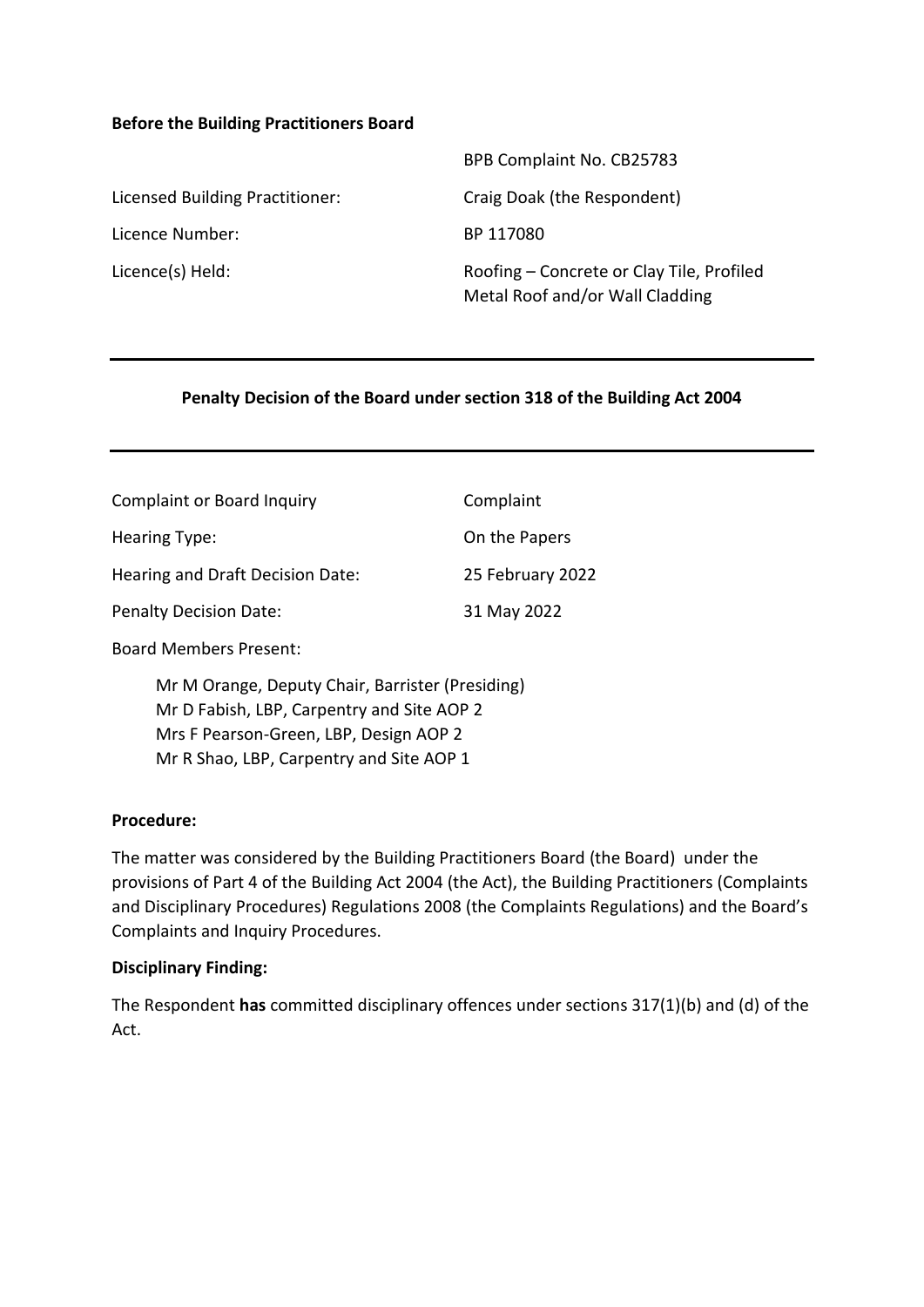# **Contents**

## <span id="page-1-0"></span>**Summary of the Board's Penalty Decision**

[1] The Respondent has carried out building work in a negligent manner and in a manner that was contrary to a building consent. He is fined \$2,000 and ordered to pay costs of \$500. The disciplinary finding will be recorded on the Register of Licensed Building Practitioners for a period of three years.

## <span id="page-1-1"></span>**The Charges**

- [2] This penalty decision arises out of the Board's substantive decision in which it found that the Respondent had committed the following disciplinary offence(s):
	- (a) carried out or supervised building work or building inspection work in a negligent manner (s 317(1)(b) of the Act); and
	- (b) carried out or supervised building work or building inspection work that does not comply with a building consent (s 317(1)(d) of the Act).
- [3] Having found that one or more of the grounds in section 317 applies, the Board must, under section 318 of the Act<sup>i</sup>, consider the appropriate disciplinary penalty, whether the Respondent should be ordered to pay any costs and whether the decision should be published.
- [4] In its substantive decision, the Board set out its indicative position as regards penalty, costs and publication and invited the Respondent to make written submissions on those matters.
- [5] On 12 April 2022, the Board received the Respondent's submissions. It has considered them and made the following decisions.

### <span id="page-1-2"></span>**Penalty**

[6] The Board's initial view was that a \$2,000 fine was the appropriate penalty for the disciplinary offence. The Respondent accepted some of the Board's findings and submitted:

> *I believe this process on this particular job has been unfairly dealt with. I believe the fine and costs is acceptable punishment due to minor variations to building consent and I am happy to pay these but I am saddened by*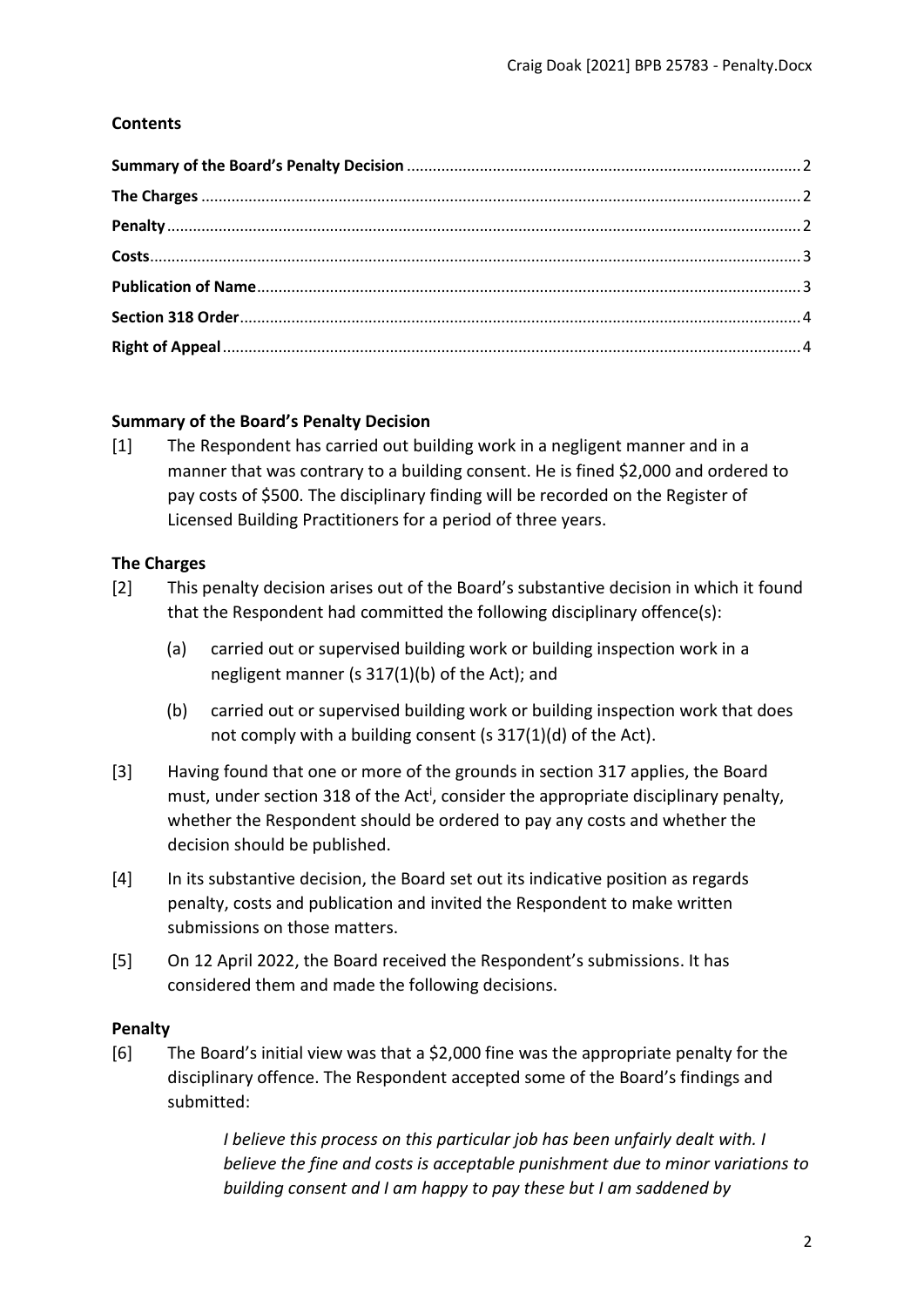*publishing my name for the public and the length of time to be listed as I believe this process has been unfairly brought on by the owner.* 

- [7] The Respondent also made reference to his 25 years of roofing and his good reputation as a roofer.
- [8] In its Draft Decision, the Board adopted a starting point of a \$3,000 fine which it reduced to \$2,000 on the basis that the matter was dealt with on the papers. The Respondent has accepted that the fine was appropriate. It is confirmed.

# <span id="page-2-0"></span>**Costs**

[9] The Board's initial view was that \$500 in costs was appropriate. Again, the Respondent accepted that this was acceptable, and the amount is confirmed.

# <span id="page-2-1"></span>**Publication of Name**

- [10] The Board's initial view was there were no good reasons to further publish the matter. The Board did make reference to the Respondent's name appearing on the public Register for a period of three years. The Respondent took issue with this.
- [11] The Register is established by section 298 of the Act, and section 299 sets out its purposes which are:

*The purpose of the Register is—*

- *(a) to enable members of the public to—*
	- *(i) determine whether a person is a licensed building practitioner and, if so, the status and relevant history of the person's [licensing]; and*
	- *(ii) choose a suitable building practitioner from a list of licensed building practitioners; and*
	- *(iii) know how to contact the building practitioner; and*
	- *(iv) know which licensed building practitioners have been disciplined within the last 3 years; and*
- *(b) to facilitate the administrative, disciplinary, and other functions of the Board and the Registrar under this Act.*
- [12] Section 301 of the Act sets out the matters to be contained in the Register. The section uses the phrasing "must", which makes the provisions mandatory, not discretionary:
	- *(1) The Register must contain all of the following information, to the extent that the information is relevant, for each licensed building practitioner whose name is entered in the Register:*
		- *(l) information about the status and history of the person's [licensing], particularly—*
			- *(i) the class [in which the person is licensed]; and*
			- *(ii) the date on which the person's name was entered in the Register; and*
			- *(iii) any action taken under section [318](http://www.westlaw.co.nz/maf/wlnz/app/document?docguid=Idfae01b4e12411e08eefa443f89988a0&&src=rl&hitguid=I59069659e03411e08eefa443f89988a0&snippets=true&startChunk=1&endChunk=1&isTocNav=true&tocDs=AUNZ_NZ_LEGCOMM_TOC#anchor_I59069659e03411e08eefa443f89988a0) on a disciplinary matter in respect of the person in the last 3 years:*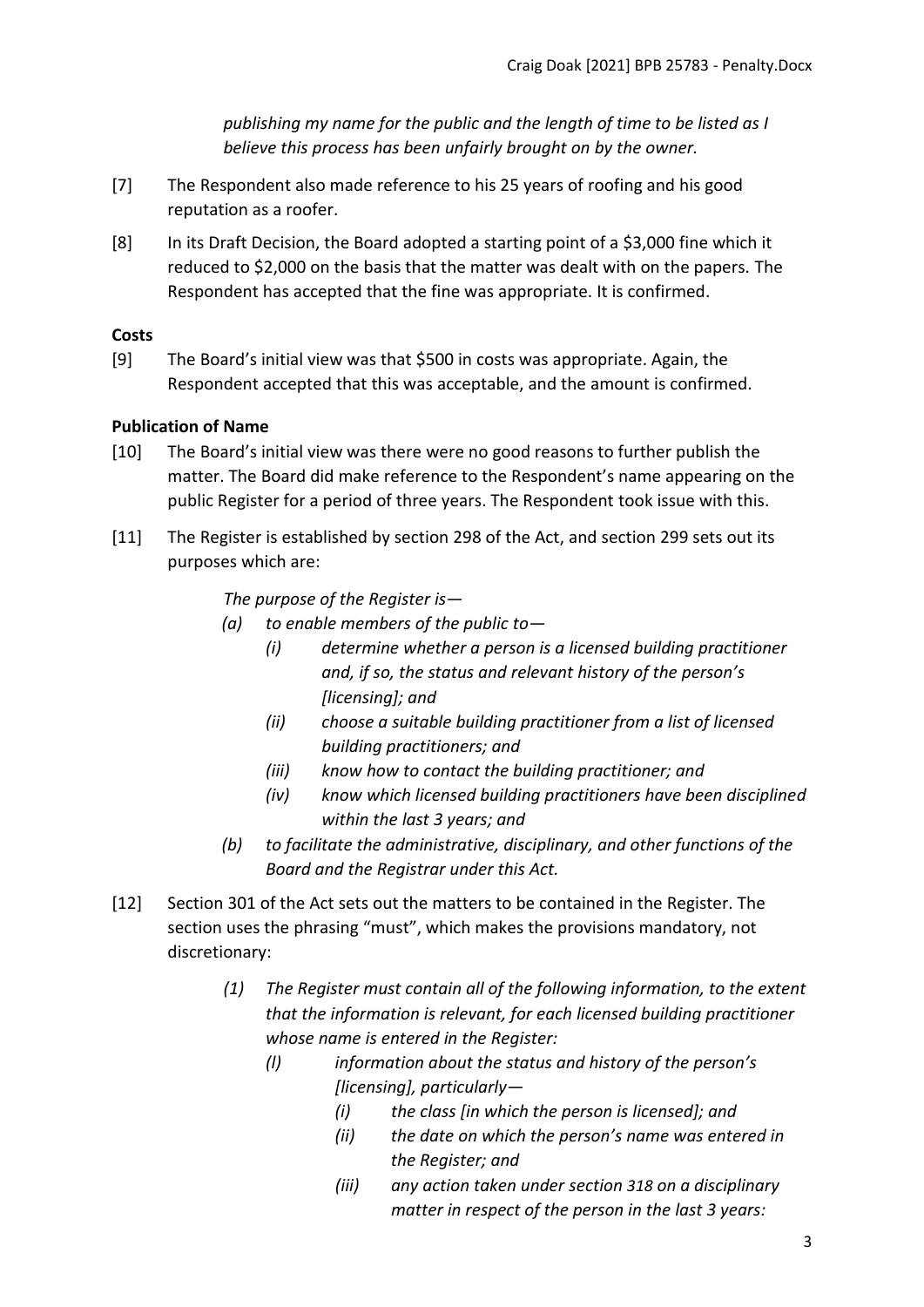- [13] The final provision, action taken under section 318, is the reason why detail on the disciplinary offence must be contained in the Register.
- [14] Taking the legislative provisions into consideration, it is clear that one of the purposes of the Register is to allow an informed consumer to choose a licensed building practitioner. Providing information as regards disciplinary action helps to facilitate this. It is also clear that the Board has no discretion as regards information on disciplinary action being retained on the Register. Accordingly, the Respondent's name must be published on the Register.

## <span id="page-3-0"></span>**Section 318 Order**

- [15] For the reasons set out above, the Board directs that:
	- **Penalty: Pursuant to section 318(1)(f) of the Building Act 2004, the Respondent is ordered to pay a fine of \$2,000. Costs: Pursuant to section 318(4) of the Act, the Respondent is ordered to pay costs of \$500 (GST included) towards the costs of, and incidental to, the inquiry of the Board. Publication: The Registrar shall record the Board's action in the Register of Licensed Building Practitioners in accordance with section 301(l)(iii) of the Act. In terms of section 318(5) of the Act, there will not be action taken to publicly notify the Board's action, except for the note in the Register and the Respondent being named in this decision.**
- [16] The Respondent should note that the Board may, under section 319 of the Act, suspend or cancel a licensed building practitioner's licence if fines or costs imposed as a result of disciplinary action are not paid.

### <span id="page-3-1"></span>**Right of Appeal**

[17] The right to appeal Board decisions is provided for in s 330(2) of the Act<sup>ii</sup>.

Signed and dated this 31<sup>st</sup> day of May 2022

**Mr M Orange**  Presiding Member